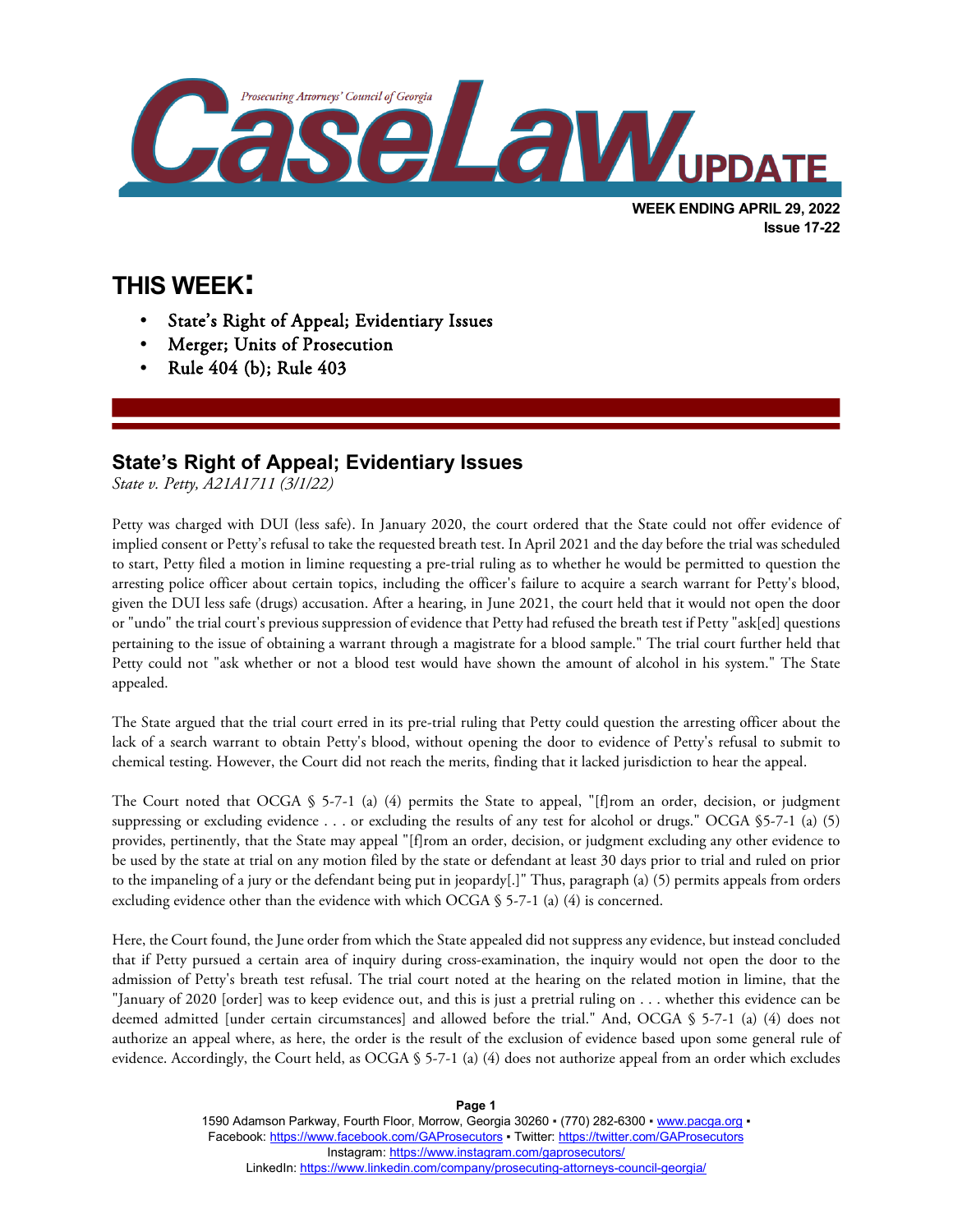

evidence based upon some general rule of evidence, the State could not pursue an appeal of the June order under that provision.

Likewise, the Court found, the State's appeal was foreclosed pursuant to OCGA § 5-7-1 (a) (5). Even assuming without deciding that the State could directly appeal the June order under OCGA § 5-7-1 (a) (5), that provision requires that the motion be filed at least 30 days before trial. The subject motion was filed one day before trial and the hearing on the motion in limine was held on the same day as the scheduled trial. Thus, as the requirements set forth in OCGA § 5-7-1 (a) (5) were not met, the Court held that it lacked jurisdiction.

Accordingly, because the State's appeal was not authorized by OCGA § 5-7-1 (a) (4) or OCGA § 5-7-1 (a) (5), the appeal was dismissed.

## **Merger; Units of Prosecution**

*Pavlov v. State, A21A1246 (3/2/22)*

Appellant was convicted of three counts of aggravated child molestation, three counts of child molestation, and one count of false imprisonment. Relying on the "unit of prosecutions" analysis used in *Scott v. State*, 356 Ga. App. 152 (2020), he contended that the trial court erred by failing to merge his child molestation convictions for sentencing purposes. Specifically, he argued that his convictions for child molestation should merge because they arose out of the same "short series of transactions in the same location." The Court disagreed.

The Court found that unlike *Scott*, this was not a case in which the sexual acts alleged in the different counts were part of a "single uninterrupted course of conduct." Rather, the indictment alleged that the various sexual contacts occurred sometime "between the 1st day of January, 2009 and the 31st day of December, 2010," and the victim's testimony shows that appellant kissed her on the neck as well as fondled her breasts and genitals on several separate nights in her bedroom as well as in the car while parked at a gas station. Because the evidence showed that the acts of molestation alleged in the three counts did not involve a single, uninterrupted course of conduct, the trial court did not err by failing to merge the sentences.

Next, appellant contended that under *Scott*, the trial court erred by failing to merge his aggravated child molestation convictions for sentencing purposes because they arose out of the same "short series of transactions in the same location." The Court noted that the indictment described the aggravated child molestation charges as follows: Count 1 (alleging aggravated child molestation for placing his penis in the victim's mouth), Count 2 (alleging aggravated child molestation for placing his penis on the victim's anus) and Count 3 (alleging aggravated child molestation for placing his mouth on the victim's vagina)

The Court again found that appellant's reliance on *Scott* was mistaken. *Scott* held that multiple touches to a victim, during a single uninterrupted course of conduct could not be charged as separate acts of child molestation after construing the statute's ambiguous use of the word "any" in favor of the defendant. But the statute does not repeat that ambiguous word in describing aggravated child molestation. Instead, that offense is more precisely defined as "an offense of child molestation *which act* physically injures the child or involves *an act of sodomy*." OCGA § 16-6-4 (c) (emphasis supplied). Unlike the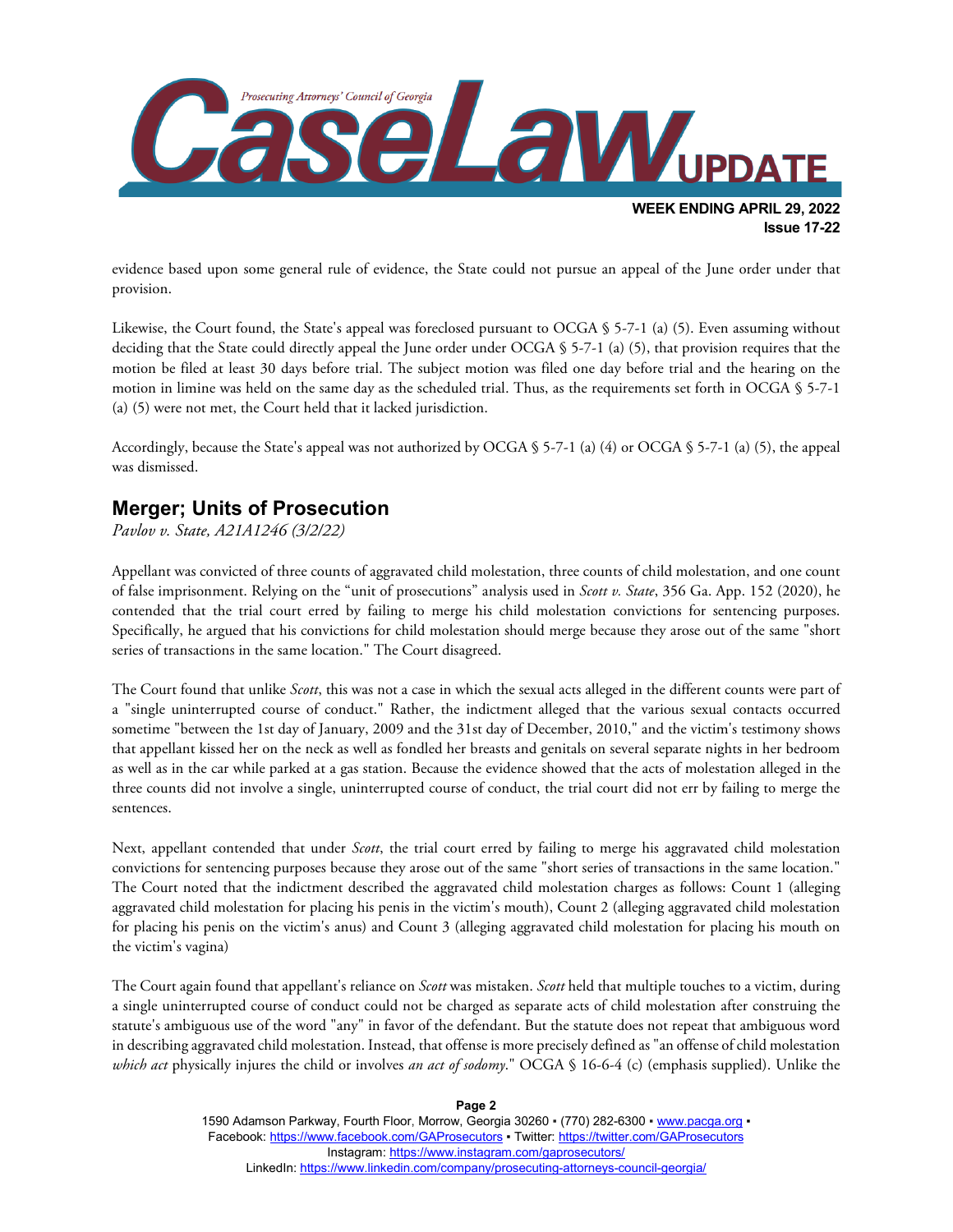

word "any"-which, as *Scott* explained, could denote "a full spectrum of quantities, including: (1) one; (2) one, some, or all regardless of quantity; (3) one or more; (4) great, unmeasured, or unlimited in amount; and (5) all"-the phrases "which act" and "an act" refer unambiguously to a single act that injures the child or, relevant here, a single act of sodomy. *Scott*, 356 Ga. App. at 158 (5). Thus, the Court concluded, each distinct act of sodomy is a unit of prosecution for aggravated child molestation. Consequently, because here the counts of aggravated child molestation involved three distinct acts of sodomy – penile-oral sodomy, penile-anal sodomy, and oral-vaginal contact-across two different nights, the trial court did not err by failing to merge those distinct acts for sentencing.

## **Rule 404 (b); Rule 403**

*Wright v. State, A21A1655 (3/2/22)*

Appellant was convicted of possession with intent to distribute a Schedule I controlled substance ("spice"), possession of a Schedule II controlled substance (oxycodone), and possession of a firearm during the commission of a crime. The evidence, very briefly stated, showed that in 2015, officers went to a home, looking for a fugitive. The homeowner gave consent for the officers to search. Appellant and another person were also at the house. Upon entering a bedroom appellant had just vacated and was then unoccupied, an investigator found an open black book bag behind the door. The investigator saw suspected drugs inside the open book bag. The investigator went out to the porch where the three occupants were waiting and asked who owned the bag. Appellant claimed it as his and so was everything in it. At trial, however, appellant claimed that the only bag he had with him at that time was a small red and black bag that contained diapers and other items for his child, and that neither the black book bag - which he knew nothing about - nor its contents were his. He further testified that he had gone into the room where the black book bag was found to look out of a window when the officers arrived. According to appellant, he never told officers that he owned the black book bag but instead simply claimed ownership of the red and black bag he brought with him.

Appellant contended that the trial court erred when, during the first part of his bifurcated trial, it admitted evidence of the facts underlying his 2011 convictions for possession with intent to distribute marijuana and possession of a firearm during the commission of a crime. The trial court admitted this evidence for the limited purposes of establishing appellant's knowledge, intent, and lack of mistake. Specifically, he argued that the extrinsic other acts evidence was not relevant to an issue other than his character and that the probative value of the other acts evidence was substantially outweighed by its unfair prejudice. A divided Court agreed.

First, the Court stated that for purposes of Rule 404 (b), "knowledge" refers either to a special skill, such as safe-cracking, bomb-making, or document forgery, or to specific knowledge based on past experiences such as a trespass conviction used to establish a defendant's knowledge that he was not welcome on the premises. Knowledge is also properly in issue when the defendant claims that he or she was unaware that a criminal act was being perpetrated. In such cases, the hypothesis justifying the admission of other-acts evidence is similar to that invoked with intent: the likelihood that repeated instances of behavior, even if originally innocent, will have resulted in the defendant's having the requisite state of knowledge by the time of the charged crime. But here, there was no allegation that any special knowledge or skill was required for any of the offenses at issue. Moreover, appellant did not claim that he was unaware that items in his possession contained drugs and a gun - he merely disclaimed ownership of the black book bag outright. Thus, the Court found, appellant's knowledge was not at issue in this case, and the trial court therefore erred in admitting the other acts evidence on this basis.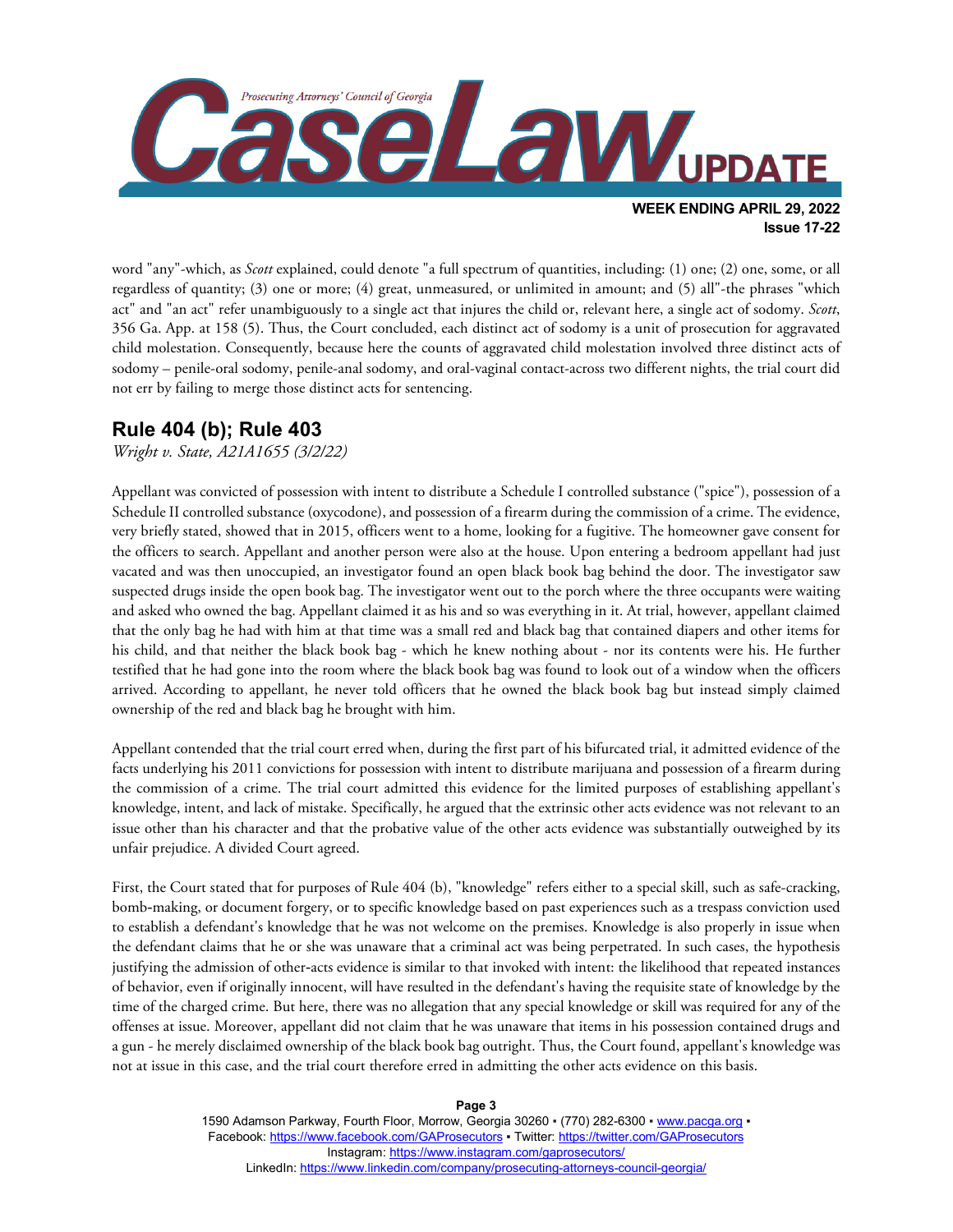

The Court also found that the trial court erred in admitting the evidence to show lack of mistake. The Court found that appellant never claimed, nor was there any evidence to suggest, that he accidentally or mistakenly possessed the drugs and gun at issue in this case. Consequently, whether the charged offenses resulted from an accident or mistake was irrelevant.

However, the Court found, appellant's prior convictions were relevant to show his intent because the same intent was required in both cases, and he did not affirmatively seek to withdraw intent as an element to be proved by the State as to each offense in this case. Nevertheless, appellant contended, the evidence was inadmissible under Rule 403.

Here, the Court noted, the jury was tasked with choosing between two competing versions of events. Under the State's version - based entirely on the investigator's testimony - appellant claimed sole ownership of the black book bag "and everything in it." Under appellant's version - based entirely on his testimony - (i) he had only one bag with him: a small red and black bag; (ii) he knew nothing about the black book bag or its contents; and (iii) he never claimed ownership of the black book bag or its contents but instead simply claimed ownership of the red and black bag he brought with him. These versions were mutually exclusive: if the jury believed the investigator, it would have to disbelieve appellant; if the jury believed appellant, it would have to disbelieve the investigator. Regardless of which version of events the jury believed, however, in neither scenario was there any likelihood that the jury would find that appellant possessed the items in the black book bag but intended neither to possess the drugs and gun nor to distribute the drugs, given the volume of drugs, the packaging, the presence of a scale and a gun in the same bag, and the absence of personal-use paraphernalia. Therefore, the Court found, the prosecutorial need for the other acts evidence to show intent was minimal.

The danger of unfair prejudice, on the other hand, was significant. The only direct evidence of appellant's guilt came from the testimony of a single witness. And given appellant's testimony that two bags were present (both of which were at least partially black) and that he never claimed ownership of the black book bag, as well as his explanation for why he was in the room with the black book bag, a reasonable juror could have found that appellant intended to claim ownership only of the small red and black bag, and not the black book bag. Viewed in that context, the danger of unfair prejudice from the admission of the facts underlying the prior convictions was high, as it encouraged the jury to find that, because appellant had possessed drugs and a gun together in the past, he was more likely to have done so here, which, the Court found, was plainly prohibited by Rules 403 and 404 (b).

Nevertheless, the Court stated, it is cognizant that courts must view other acts evidence in a light most favorable to its admission, maximizing its probative value and minimizing its undue prejudicial impact. But even assuming the temporal proximity and general similarities between the prior acts and charged offenses arguably could weigh somewhat in favor of admissibility, on the facts of this case, the absence of any meaningful prosecutorial need significantly outweighed those factors. And given the limited quantity of evidence from which the jury was tasked with choosing between two diametrically opposed versions of events (again, on the specific facts of this case), the danger that the jury would misuse the evidence for improper propensity purposes - the very essence of unfair prejudice - substantially outweighed any potential probative value that may be attributed to the other acts evidence. Therefore, the Court found, the trial court abused its discretion in admitting the other acts evidence on this basis, as well.

Finally, the Court addressed the harm to appellant. The Court found that absent the other acts evidence, the remaining evidence of appellant's guilt was not overwhelming, but rather rested primarily on the testimony of a single witness. And